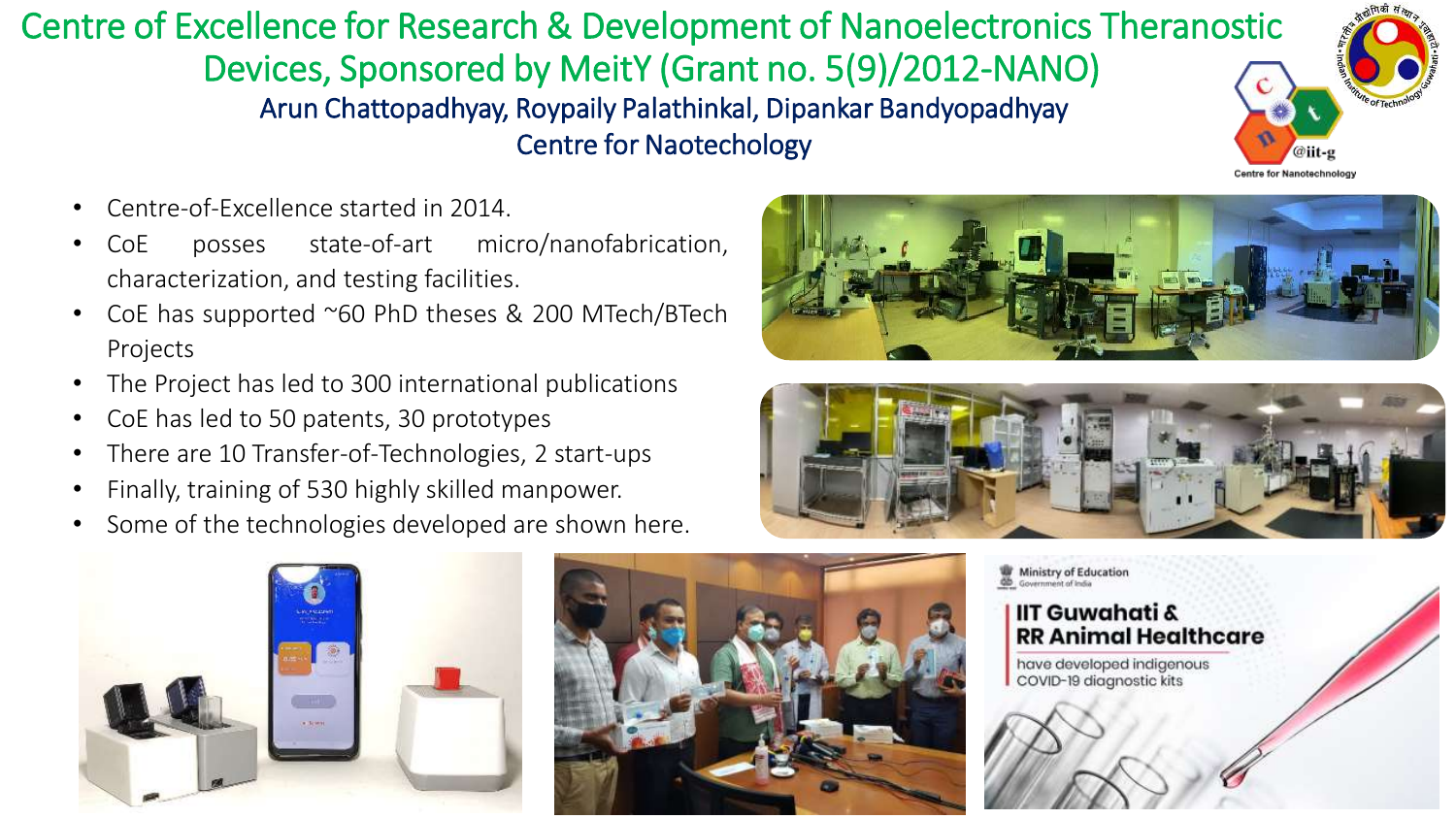## Centre for Excellence in Disruptive Innovations & Product Development for Affordable Rural Healthcare, Sponsored by ICMR (D.O.No.5/3/8/20) Dipankar Bandyopadhyay, Siddhartha Sankar Ghosh, Parameswar Krishnan Iyer Centre for Nanotechnology

- The CoE has set the goal of developing point-of-care (POC) detection of biomarkers in blood serum and urine.
- Frugal innovations around such biomarkers, emulating the principles of glucometer or pregnancy kits, is expected to foster novel biomedical innovations.
- Presently, such Health Care Technologies (HCT) are designed and developed in abroad
- The CoE to attempt to develop minimum five such low-cost and portable HCTs for the POC detection.











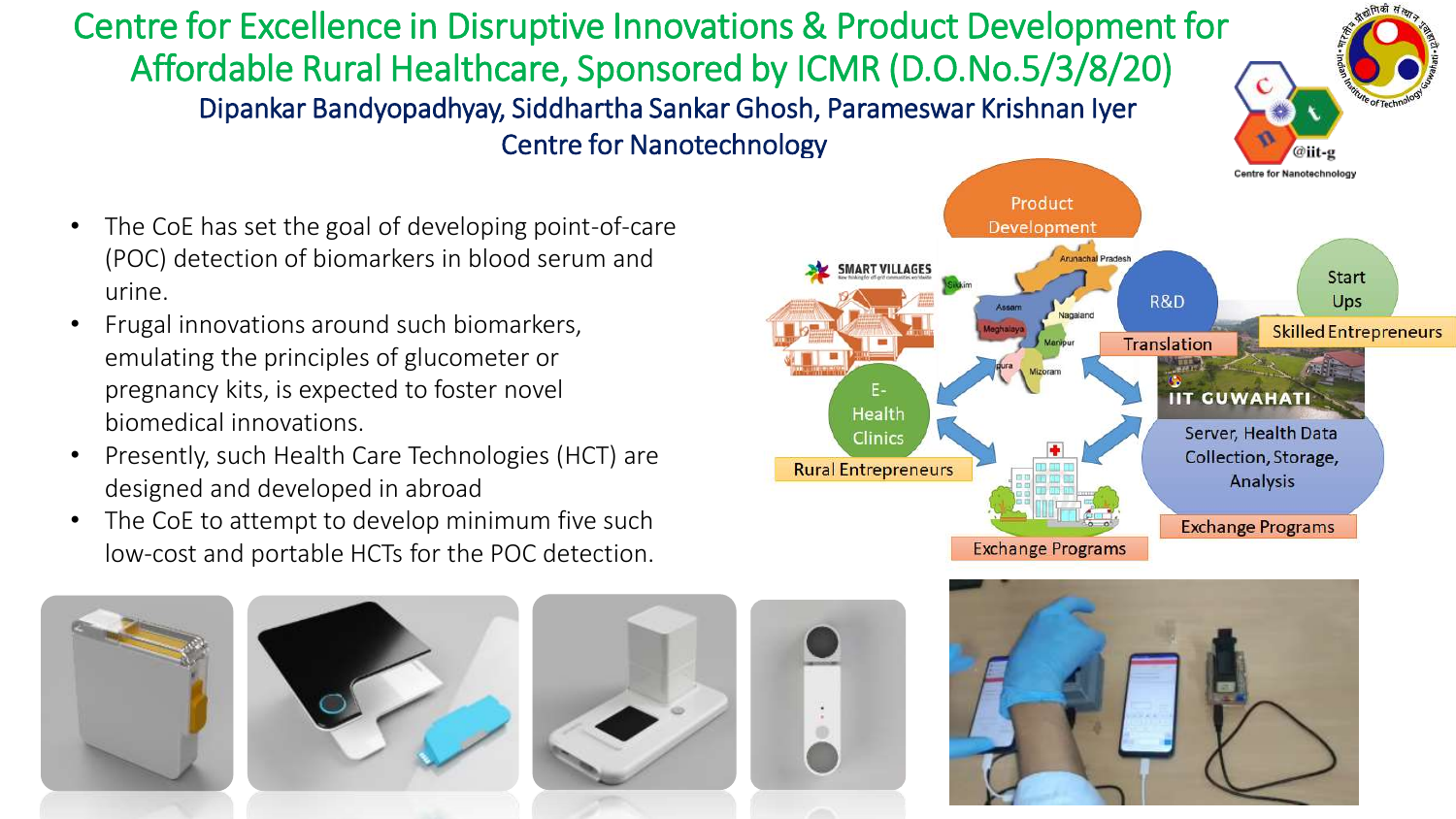## Indian Nanoelectronics Users' Program – Idea to Innovation, INUP – I2I, Sponsored by MeitY (Grant no. 5(1)/2021-NANO) @iit-g



ntre for Nanotechnology

Dipankar Bandyopadhyay, Paramwswar Krishnan Iyer, A. S. Akshai Kumar, Arun Tej M., D. Pamu,

Centre for Nanotechnology

- **Upskill** 
	- NIT, IIIT, CSIR Labs, Research Labs, CU and PUs of NE India
- **Online workshops on micro/nanoelectronic translation** 
	- Fundamentals and applications
	- Publication-patent-writing
	- Design and product development
	- **Hackathons**
- **Online archival of the programs**
- **Hands-on training**
	- Fabrication, characterization, and testing
	- Materials and micro/nano devices.
- **Execute theme-based proposals with translational potentials**
	- Projects with researchers from different Institutions
	- Disruptive innovation
- **Facilitate & foster**
	- Start-ups/SMEs/MSMEs with disruptive translational potentials.